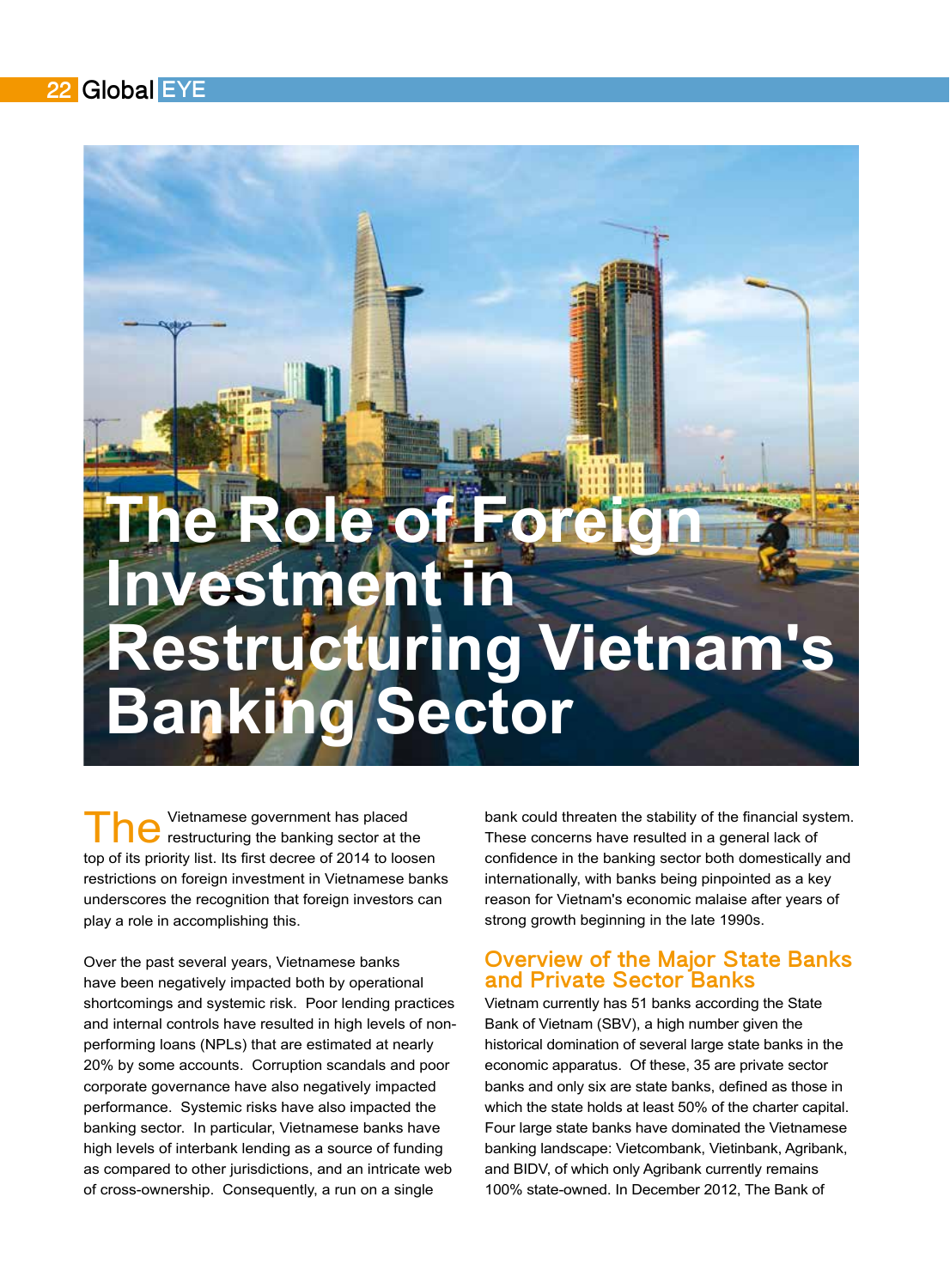Tokyo Mitsubishi-UFJ invested approximately US\$743 million (HK\$5.8 billion) as a strategic investor in Vietinbank, Vietnam's largest bank as measured by registered capital, for a 20% stake. The prior year, Mizuho invested approximately US\$570 million in Vietcombank for a 15% stake. BIDV launched a US\$2.4 billion listing on the Ho Chi Minh City Stock Exchange (HOSE) in January 2014. Foreign investors can trade shares on Vietnamese stock exchanges and therefore BIDV's foreign ownership is subject to the thresholds of foreign ownership in banks discussed in this article.

The largest private sector banks are ACB, Eximbank, Military Bank, Sacombank, and Techcombank. Each of these banks is listed on either the HOSE or the Hanoi Securities Trading Centre except for Techcombank and, other than Military Bank, each has had a foreign strategic investor. In May 2008, Standard Chartered Bank, the strategic investor of ACB, acquired an additional 6.16% stake from IFC, increasing its shareholding in ACB to 8.84%. Sumitomo Mitsui Banking Corporation invested US\$225 million for a 15% stake in Eximbank, recognised as the largest private sector bank as measured by registered capital, in November 2007. HSBC became a strategic investor in Techcombank in 2005, and in 2008, it became the first foreign bank to reach the 20% ownership threshhold in a local bank. ANZ Banking Group divested its 10% stake in Sacombank in 2012 leaving Sacombank without a foreign strategic investor.

With respect to their operations, state banks are noted to be particularly strong in foreign exchange settlement (which is critical in Vietnam as export of the Vietnamese dong currency is strictly regulated) but have lagged behind the large private sector banks with respect to retail banking and the geographic coverage of transaction offices and ATMs, in particular, outside of major urban centres.

Given the strong retail platforms of the private sector banks and the state banks' pre-eminent role in foreign exchange settlement, Vietnamese banks will remain merger and acquisition targets of foreign investors, in particular as pricing of investments is more attractive now than at the peak of Vietnam's foreign investment boom of 2007-2009. Several investors have expressed the view that the worst may be behind the banks especially if the Vietnam Asset Management Company  $(VAMC)$  – more on this later - can spur new and higher quality credit. A high proportion of NPLs are tied to

speculative real estate loans and there is a sense that the potential for expanding consumer and commercial lending in Vietnam has not fully been realised. Vietnam is a young country with a population of over  $100$ million and consumer demand is expected to grow. Foreign banks considering investing as strategic investors may also hold out optimism that sharing their expertise and know-how with local banks can reverse operational failures. This may enable them to leverage a Vietnamese bank's existing strong retail platform and introduce better corporate governance and operational management going forward.

### The SBV's Approach to Tackling the Sector's Problems

There appears to be a three-pronged approach to the Vietnamese government's solution to the problems faced by the banking sector:

### *Forced Merger of Weak Banks*

The SBV has suggested that by 2015, it is targeting only 15-17 banks in the market. The merger approach was highlighted on a significant scale in 2012 with the merger of Habubank, a Hanoi-based housing lender with NPLs estimated in excess of 15%, and Saigon-Hanoi Commercial Joint Stock Bank, resulting in a bank with a combined registered capital of approximately US\$433 million.

Mergers may not be necessarily be limited to small and weak banks. Two large and comparatively strong commercial banks – Eximbank and Sacombank – signed an agreement in January 2013 calling for increased cooperation and plans to merge the banks within a three- to five-year window. This followed on the heels of Eximbank purchasing ANZ's 10% stake in Sacombank in early 2012 and publicly announcing that it controlled through proxy a sufficient number of voting shares in Sacombank to appoint the majority of its board of directors.<sup>1</sup>

### *Formation'of'new'asset'management'company'to' manage'NPLs*

In May 2013, the VAMC was launched to acquire NPLs from Vietnamese banks. The VAMC provides for two structures under which banks may sell NPLs to VAMC. In the first scenario, banks sell NPLs to VAMC at market price. Under the second scenario, VAMC issues special bonds to the banks at the book value of the NPLs, which can be pledged at the SBV for new funding so that the bank can expand its credit growth.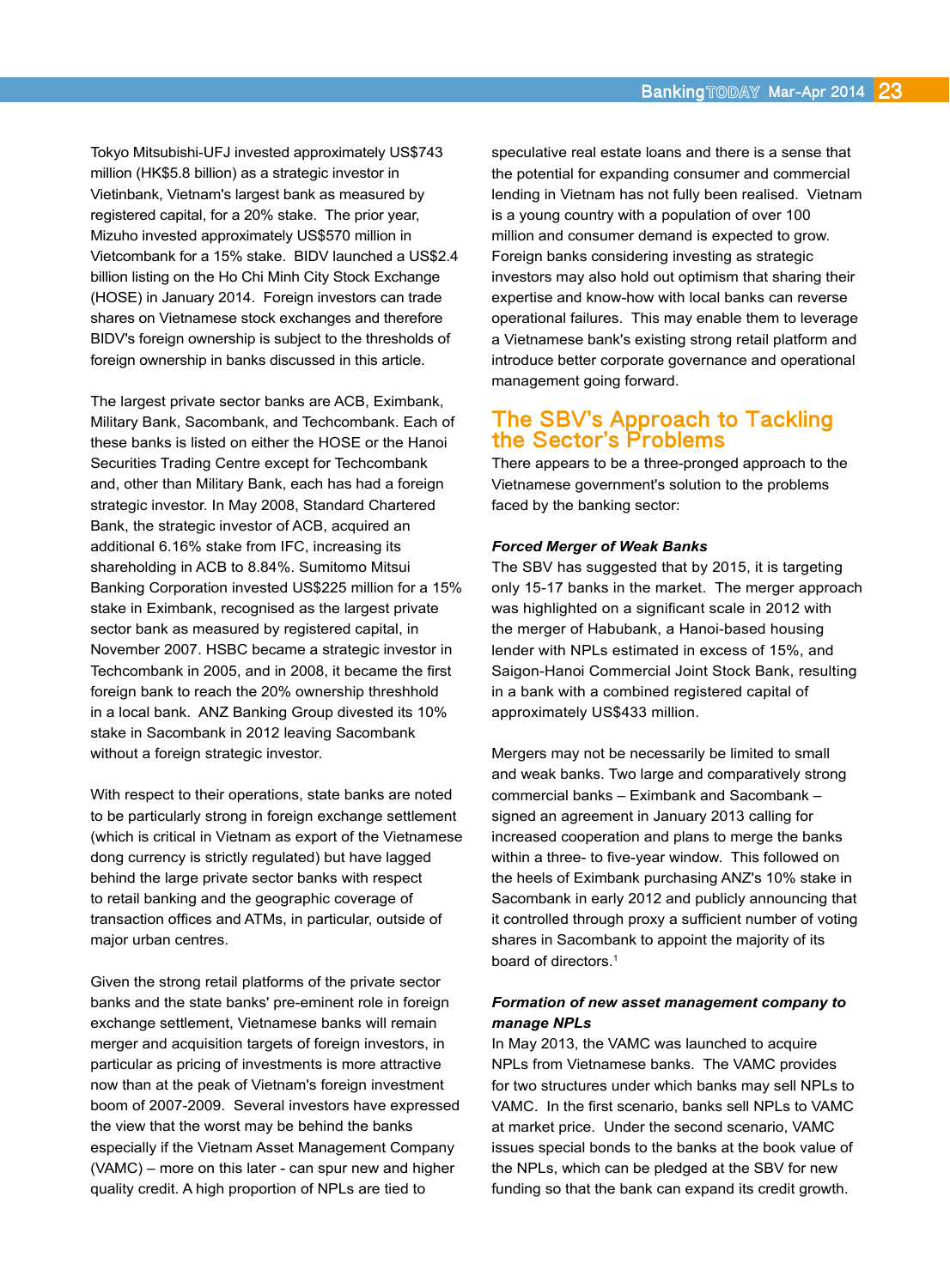### 24 Global EYE

The banks would continue to service the NPLs and VAMC would hold (at least temporarily) payments of principal, interest and other payments on the NPLs, and realisation proceeds on collateral. At the end of a fiveyear period, the special bonds would be redeemed and the banks would take the NPLs back on their books and would receive any payments on the NPLs (including realisation on collateral) then held by VAMC. To date, VAMC has only purchased NPLs using this second method acting more as a warehouse than a conduit for trading or disposing of NPLs. As the operations of VAMC have been limited to several months, its impact remains to be seen.

### *Stimulating'foreign'investment*

Decree 01/2014/ND-CP (Decree 01) facilitates foreign investment in Vietnamese banks and replaces the regulations governing foreign shareholding in Vietnamese commercial banks which date from 2007 -Decree 69/2007/ND-CP (Decree 69).<sup>2</sup>

### The Impact of Decree 01: Facilitating Foreign Ownership

Decree 01 relaxes the limits on foreign shareholding in Vietnamese banks in several key areas, as well as eliminating other restrictions on both investors and the target institutions which should facilitate foreign investment.

### *New'Opportunities'for'non?banking'investors*

Foreign institutional investors that are not credit institutions were limited under Decree 69 to holding only 5% of shares in a bank. Such investors may now acquire up to a 15% stake in a bank and up to a 20% stake with their affiliates. However, foreign investors acquiring a 10% stake or greater in a local bank are required to have paid-up capital in excess of US\$1 billion, which may in practice result in most non-banking foreign investors investing less than 10%.

The increased ceiling of foreign investment from entities other than credit institutions may be attractive to private equity houses and funds. There may also be increased opportunities for such investors to co-invest alongside a foreign bank that would take a stronger role in management and/or be a foreign strategic investor.

### *Provisions'applicable'to'foreign'strategic'investors*

Foreign strategic investors under Decree 01 are foreign banks that commit to holding shares for a five year "lock-up" period and partnering with the local bank to enhance management, capacity and



development of new products. Under Decree 69, foreign strategic investors could acquire up to 15% of shares in a bank, and up to 20% with Prime Ministerial approval. Obtaining this approval was a lengthy process generally taking over a year to cross from the 15 to 20% ownership threshold. Under Decree 01, a foreign investor may acquire a 20% stake without Prime Ministerial approval.

Decree 01 omits the express statement found in Decree 69 that "a foreign credit institution may only be a foreign strategic investor in one bank". Instead, Decree 01 stipulates that a foreign strategic investor in one bank cannot hold 10% or more of charter capital at any other Vietnamese bank. This opens the door to the possibility that a foreign investor could theoretically be a strategic investor in more than one local bank, though the 10% ceiling on ownership in the second entity may make this unattractive commercially. As discussed, however, this may spur new opportunities for foreign strategic investors to work with friendly co-investors taking a smaller stake.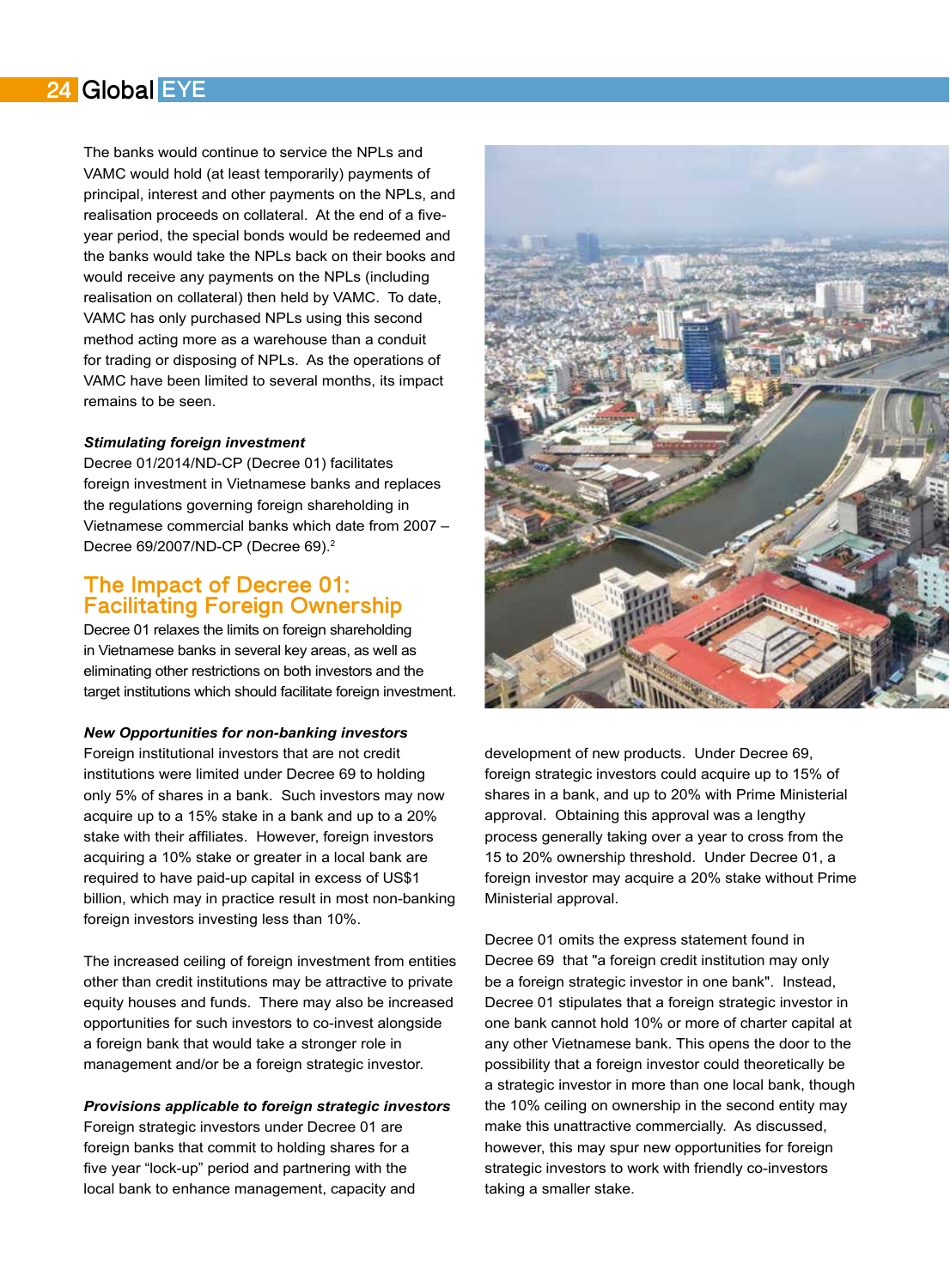

### *Expanding'the'ownership'cap'in'the'case'of'weak' banks*

Decree 01 maintains the aggregate foreign ownership cap at 30% of shareholding in banks, subject to a key exception. The Prime Minister is now authorised to determine on a case-by-case basis that certain weak banks require additional capital as part of their restructuring plan. If the Prime Minster makes such determination, the 30% threshold may be exceeded. In fact, it is rumoured that one Vietnamese bank will become majority foreign-owned (and possibly 100% wholly foreign-owned) in the foreseeable future as a result of such an approval. This discretion afforded to the Prime Minister is perhaps the most significant change ushered in by Decree 01. Yet, there remain practical questions as to how to reconcile this newfound authority with other legal restrictions in Vietnam on foreign share ownership. The expectation is therefore that this power will be used sparingly.

The prospects of potentially acquiring a majority stake in a local Vietnamese bank may be intriguing for foreign banks. There are several wholly-owned foreign banks in Vietnam held by large multinational banks including HSBC, Standard Chartered, ANZ, and Citibank. The process for acquiring a license from the SBV is time consuming and the SBV has hinted that there may be enough foreign banks in the market. Therefore, foreign banks that may have previously considered applying for a wholly foreign-owned banking license may be tempted by the prospects of acquiring control of weak banks. The SBV and the Prime Minister are likely to use this incentive for foreign investors in limited circumstances in which the merger option and capital raising from foreign investors within the 20% strategic investor and 30% aggregate limits are not feasible.

### *Revisiting'capital'base'requirements'for'investors'* and the target

Decree 01 also revisits capital base requirements both for investors and target banks that existed under Decree 69.

For foreign investors wishing to acquire less than 10% of a local bank, there is no minimum total asset base requirement. Foreign investors who wish to acquire 10% or more of a Vietnamese bank must have minimum total assets of US\$10 billion (if they are foreign banks, foreign financial institutions or foreign financial leasing institutions) or US\$1 billion (if they are other types of organisations). Those who wish to become foreign strategic investors are required to have minimum total assets of at least US\$20 billion.

Decree 01 removes all requirements laid down under Decree 69 with respect to capital requirements for Vietnamese banks to sell shares to foreign investors. This will pave the way for all Vietnamese banks, especially those most in need of restructuring, to benefit from future flows of foreign investment.

### **Conclusion**

In conclusion, Decree 01 complements the array of tools available to the SBV to put Vietnam's banking sector on track. Together with bank restructurings through merger and managing NPLs through VAMC, Decree 01 can be used to permit majority foreign ownership in struggling banks and removes any capital requirements of target banks to receive foreign investment. Decree 01 should also be viewed as an improvement over its predecessor, Decree 69, outside the context of restructuring. Enabling foreign strategic investors to obtain a 20% stake without the timing constraints and uncertainty of the Prime Ministerial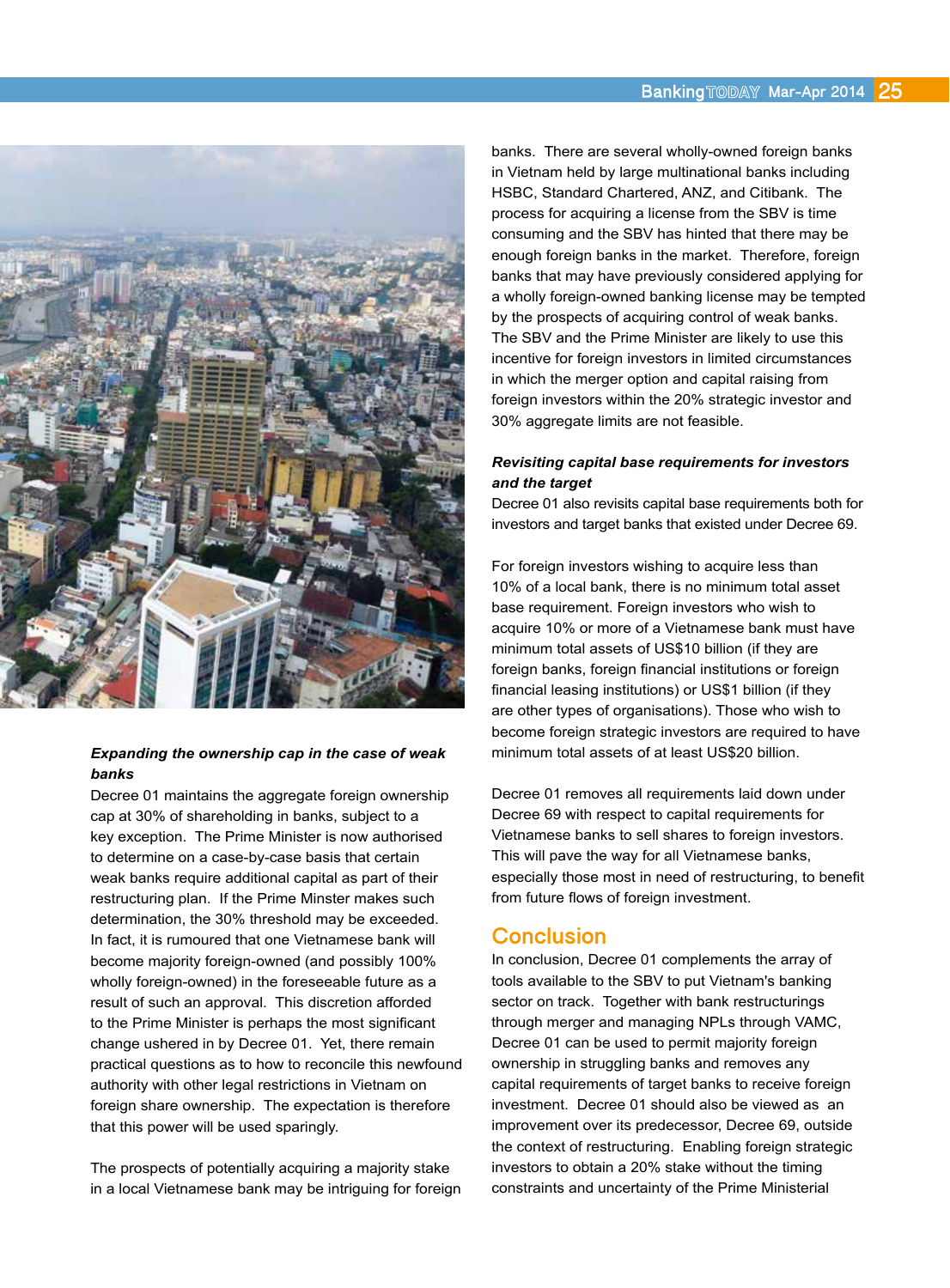### 26 Global EYE

approval process is a positive step. Moreover, allowing all institutional foreign investors (regardless of whether or not they are credit institutions) and their affiliates to potentially acquire up to 20% of a local bank expands the universe of potential investors, and may spur opportunities for partnering with foreign strategic investors with respect to investments in Vietnamese banks. s

### *Notes:*

- Sacombank is an interesting example as it brings together several of the approaches mentioned in this article—it is listed on the HOSE, it has been in discussions to merger, and it is rumored to be looking for a foreign strategic partner.
- While this article focuses on Vietnamese commercial banks, we note that Decree 01 (in contrast to Decree 69 which applied exclusively to commercial banks) applies to "credit institutions". a broader term that in addition to commercial banks includes finance companies, finance leasing companies, micro-finance institutions, and people's credit funds.



**DAVID\$HARRISON** Consultant Mayer Brown JSM

## **Making Business**

Targeting Your Customers for MAXIMUM Results

ninshills

medi

For Advertising in Banking Today Journal, please contact +852 3796 3060 or:

**Claris Tam** E: claris@ninehillsmedia.com E: abid@ninehillsmedia.com

**Abid Shaikh**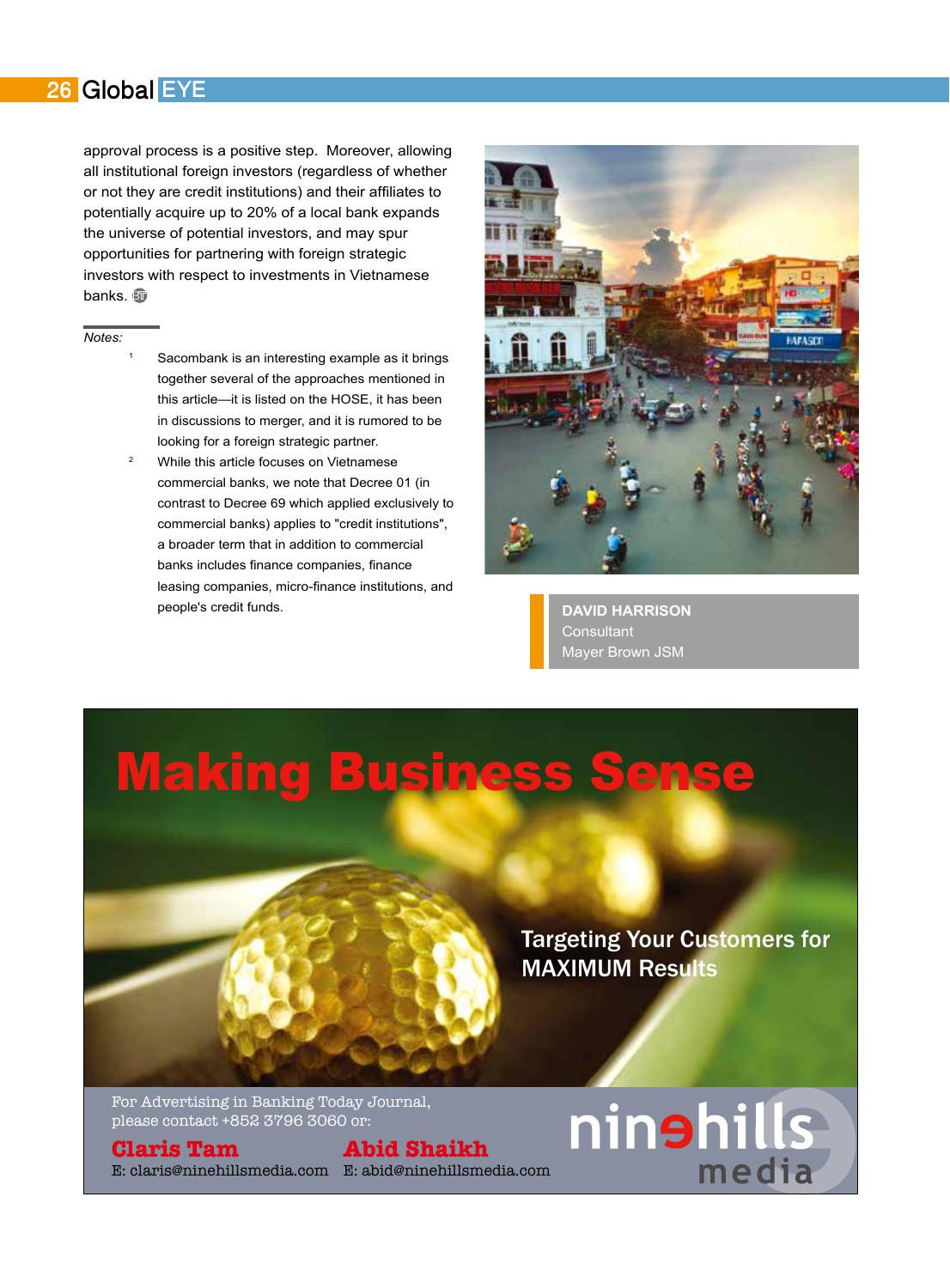

ᩡᎺᐯኢᲯᜥ᷂ჿᬦፇᔏᾴඩᩄᑷཁᬫ᪠₢ၹ 处理的工作。在对越南银行的外来投资限制予以 放宽的首项2014年法令中,越南政府强调外国投 资者在协助达成这一目标上,可以发挥积极的作用。

过去数年,越南银行面对着经营失误及系统性风险所带来的 各种不利影响。由于贷款操作与内部控制等方面管理不善, 导致不良贷款涌现,某些业务范畴的不良贷款,几乎占整体 业务的百分之二十。贪腐丑闻及管治不善,给银行业带来了 负面的影响,而系统性风险也对其造成了打击。尤其是,越 南银行的同业拆借(以作为资金来源)倘与其他地区相比, 是处于一个较高水平,并且情况交叉复杂。故此,即使是单 一次的银行挤提,也有可能对该国金融体系的稳定性构成威 胁。这种种顾虑,令越南国内民众对不论是本地还是国际性 银行,均普遍缺乏信心,而且感到越南经济从上世纪90年 代的强劲增长下滑,银行业对此须负上很大的责任。

### 主要国有及民营银行概况

根据越南国家银行(SBV)所发布的资料,越南银行数目 现时共计有51家,这与过往仅受数家大型国有银行支配相 比, 为数已是不少。当中有35家是民营银行, 而国有银行 只有6家。国有银行的意思,是指其资本金至少有百分之 五十是由国家持有。现时处于越南银行业主导地位的四家 大型国有银行分别为: 越南外贸银行 (Vietcombank)、越 南工商银行(Vietinbank)、越南农业银行(Agribank)及 越南投资开发银行 (BIDV), 其中只有越南农业银行目前 仍然是由国家全资拥有。2012年12月,三菱东京日联银行 (Bank of Tokyo Mitsubishi-UFJ) 投资约7.43亿美元 (58亿 港元)于越南工商银行(以注册资本计算,其乃越南最大 的银行),作为后者的策略性投资者,并持有其百分之二十 的股权。上一年度,瑞穗银行(Mizuho)投资约5.7 亿美元 于越南外贸银行,并持有其百分之十五的股权。越南投资 开发银行于2014年1月在胡志明市证券交易所 (HOSE) 上 市,发售总值24亿美元的股份。由于外国投资者可以在越 南各个证券交易所进行股份买卖,因此越南投资开发银行 的外资持股比例,乃受银行的外资持股比例门槛所规限(如 本文所讨论的)。

越南的最大民营银行为亚洲商业银行 (ACB)、越南讲出 口银行 (Eximbank)、越南军人银行 (Military Bank)、 西贡商信银行 (Sacombank)、越南科技及商业股份银行 (Techcombank)。除了越南科技及商业股份银行外,其余 各银行均在胡志明市证券交易所或河内证券交易中心上市; 而除了越南军人银行外,其余各银行均有一名境外策略性投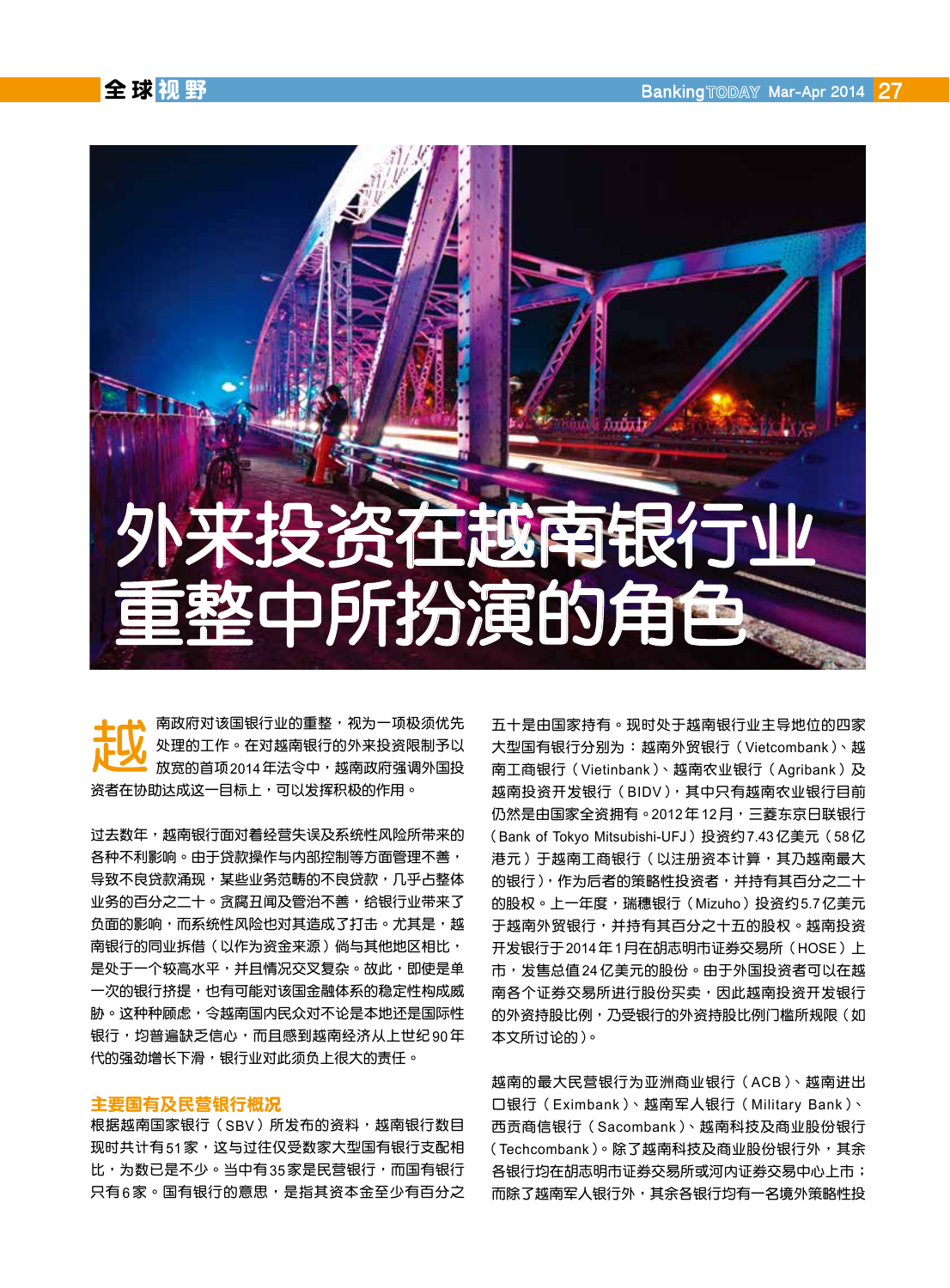资者。2008年5月,渣打银行(亚洲商业银行的策略性投资 者)自国际金融公司(IFC)购入亚洲商业银行的百分之六 点一六额外股权,从而将其所拥有的亚洲商业银行股权增  $\overline{2}$ 百分之八点八四。2007年11月,三井住友银行投资2.25 亿美元于越南进出口银行 ( 以注册资本计算, 其乃越南最 大的民营银行),收购其百分之十五的股权。汇丰银行于 2005年成为越南科技及商业股份银行的策略性投资者,并 于2008年成为首家达至持有当地银行百分之二十股权门槛 的外资银行。澳新银行集团在2012年出售其于西贡商信银 行的百分之十股权,使后者成为没有任何境外策略性投资 者的银行。

就所经营的业务而言,国有银行的强项是在结汇方面(由于 越南严格监管越南盾的外流,因此结汇业务对越南来说异常 重要),但就零售银行业务、营业网点覆盖范围、自动提款 机服务(尤其是在主要市中心以外范围)等各方面,却比不 上大型民营银行。

由于民营银行拥有强大的零售业务平台,而国有银行则在 结汇方面占优,因此越南银行仍是外国投资者的并购目 标,特别是目前的投资定价,较诸 2007-2009 年间的越南外 来投资高峰期更具吸引力。有数名投资者表示,越南银行 所面对的最坏情况也许已成过去,尤其是假若越南资产管 理公司 (VAMC) 能推出崭新与更优质信贷一下文将进一步 论及。由于大部分不良贷款均涉及投机性房地产贷款,因 此人们普遍认为,越南的消费及商业贷款增长潜力仍未完 全发挥出来。越南是一个年轻的国家,人口超过一亿,其 消费需求因而有望增长。有意以策略性投资者身份来越南 进行投资的外国银行应抱着乐观的态度,因为它们与当地 银行分享其专业知识及技术诀窍后,相信可以将经营失误 的局面扭转过来。此举可促使它们充分利用越南银行现有 的强大零售业务平台,并在未来更有效地促进企业管治和 营运管理。

### 越南国家银行处理银行业问题的方案

对于如何解决银行业所面对的问题,越南政府大概可以从以 下三方面入手:

### 强迫实力较弱银行进行合并

越南国家银行曾提出在2015年以前, 只会以市场上的15-17 家银行为目标。在2012年所进行的合并,均具有相当的规 模, 其中包括河内建设银行 (Habubank) (河内的一个房屋 贷款机构, 其不良贷款估计超过百分之十五) 与西贡-河内 商业股份银行之间的合并,组成一间拥有合并注册资本大约 4.33亿美元的银行。

然而,合并行动并不局限于在小型及实力较弱的银行身上。

有两家大型及实力较强的商业银行一越南进出口银行及西贡 商信银行一于2013年1月签订了协议,表明将加强彼此合 作,并计划在三至五年间进行合并。此前,越南进出口银 行于2012年初自澳新银行购入西贡商信银行的百分之十股 权,并宣布它通过委托投票,取得了足够的西贡商信银行具 表决权股份,有权委任该银行大部分董事。

### 组建新资产管理公司来管理不良贷款

2013年5月,越南资产管理公司购入越南各家银行的不良贷 款,并提出两个向其出售不良贷款的方案。第一个方案是: 银行可按市价向越南资产管理公司出售不良贷款。第二个方 案是:越南资产管理公司将按不良资产的账面价值,向各 银行发行特别债券,而各银行可将此等债券质押给越南国家 银行,取得扩大其信用增长的新资金。各银行将会继续处理 其不良贷款,越南资产管理公司则会延付(至少是暂时)不 良贷款的本金、利息和其他款项,以及抵押品的变现所得。 在五年期结束后,越南资产管理公司将会赎回该等特别债 券,而各银行将取回其不良贷款,并就该等不良贷款,获付 先前由越南资产管理公司持有的任何款项(包括抵押品的变 现所得)。迄今为止,越南资产管理公司只曾运用第二个方 案来购入不良贷款,因此与其说它作为买卖或处置不良贷款 的管道,不如说其更像一个保管仓。由于越南资产管理公司 只运作了数月,其效用如何仍有待观察。

### 促进外来投资

01/2014/ND-CP 号法令 (《01 号法令》) 是一项促进外国对越 南银行投资的法令,并取代2007年所发布的,规管越南商 业银行外资持股量的69/2007/ND-CP法令(《69号法令》)。

### 《01号法令》的影响:促进外资持股比率

《01 号法令》在数个关键领域中,放宽了对越南银行的外资 持股限制,并撤消对投资者及目标机构的其他方面限制,因 此势将有助促进外来投资。

### 非银行投资者的新机遇

在以往受《69号法令》规管的境外机构投资者(信贷机构 除外),只可持有一家银行百分之五的股权。该等投资者现 时可以收购一家银行至多达百分之十五的股权,以及其关联 公司的至多达百分之二十的股权。然而,外国投资者如欲收 购当地银行百分之十或以上股权,便必须拥有10亿美元以 上的已缴足股本,而这项举措将会促使大部分非银行外国投 资者收购少于百分之十的股权。

提高信贷机构以外实体的外资持股上限,相信对私募股权公 司及基金公司而言将会甚具吸引力,而该等投资者也将有更 多与外国银行共同投资的机会,从而在管理上扮演一个更有 力角色,及/或作为一名境外策略性投资者。